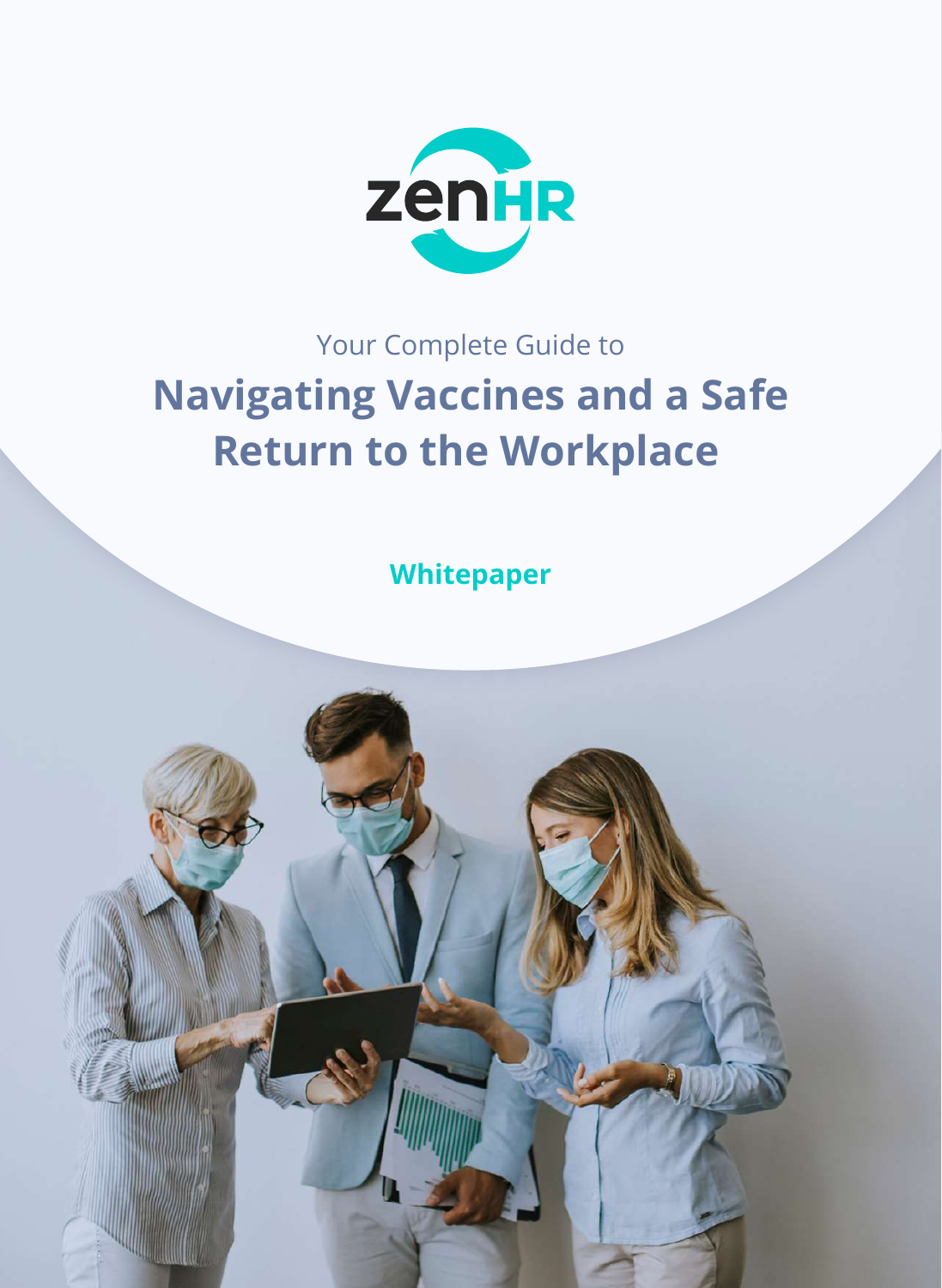

The COVID-19 pandemic took the world by storm. No one had a pamphlet on navigating a pandemic, so the whole world was trying to figure it out day by day. Over the past year, the COVID-19 situation has taken a toll on companies, local businesses, families, and the global economy.

With restrictions finally lifted and vaccines on the market, it's time to develop your business strategy to integrate into the new normal. Here's your complete guide to managing vaccinations and navigating a safe return to the workplace.

# **Prioritizing your Employees**

The outbreak of Covid-19 resulted in a spike in anxiety in everyone, especially employers and employees. It caused fears about job safety, health concerns, and changes in people's responsibilities. The majority of the world's workforce adopted remote work, and as people have finally begun to adjust, it's time to integrate back.

The pandemic has undeniably affected people both physically and mentally. With that said, it is now more important than ever to prioritize your employees' needs and take all the needed precautions to ensure a smooth and safe transition that suits your business and your workforce.

The pandemic is still ongoing, and whether you're deciding to make a full return to the office or just a partial one, it is your responsibility to protect your employees and maintain their health and safety.



## **Give your Employees Choices**

As the number of cases in the pandemic is dropping, you're probably planning to have your employees return to the office. But don't forget to keep your employees safety in mind.

Developing a strategy to keep them safe as they transition back is essential, but you must also be open to listening to their concerns. While some employees struggled with remote work, others thrived and may not be ready to return to the workplace.

While social distancing rules are in place, only a staggered return of employees is allowed. Many businesses have decided to permanently adopt flexible scheduled and remote work to better accommodate employees' needs by giving them options. Masks and social distancing can feel burdensome in the workplace and may keep them from performing at their best. Offering **Workplace Flexibility** can help make this transition smoother and less overwhelming.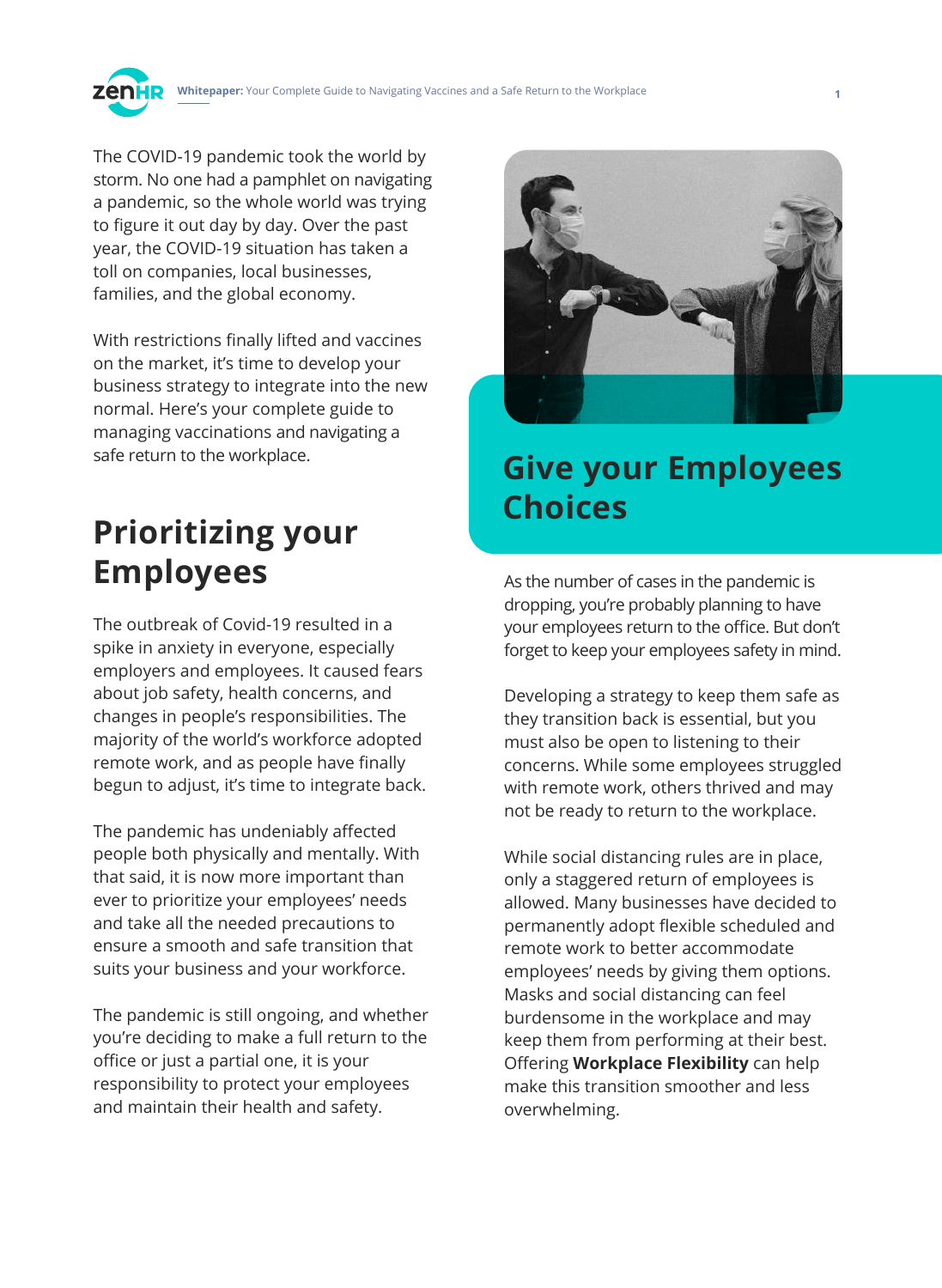# **Workplace Flexibility includes:**

- **1.** Creating smaller workgroups so that people only come into the office for specific meetings or projects.
- **2.** Employees can work from home or come into the workplace a fixed number of days per week.
- **3.** Allowing employees to book meeting rooms or office time based on their own needs.

# **Mandating 1 Vaccinations**

The most recommended way to reduce the spread of COVID-19 is for most people to get vaccinated. No business or employer wants to be the source of an outbreak, but can you mandate your employees to get vaccinated?

Depending on the country/city you are in, labor laws and guidelines may require employees to get vaccinated.

Labor laws that don't allow mandated vaccination do, however, allow other required COVID-19 precautions and protocols.

**Mask Mandate:** Requiring individuals to wear face masks to protect unvaccinated or at-risk workers in the workplace. Mask rules may differ from vaccinated to unvaccinated individuals.

**Mandated PCR Test:** An employer can require employees who are not vaccinated to take regular COVID-19 tests to ensure they are not carrying the virus and putting others at risk.

Most people will welcome the opportunity to be vaccinated against COVID-19, but there will most likely be a minority who may not be eligible, reluctant, or refuse to get the vaccine. These people may include:

- Women who are pregnant or breastfeeding.
- Individuals with severe allergies.
- Individuals with religious/personal beliefs.
- Individuals with underlying medical issues.

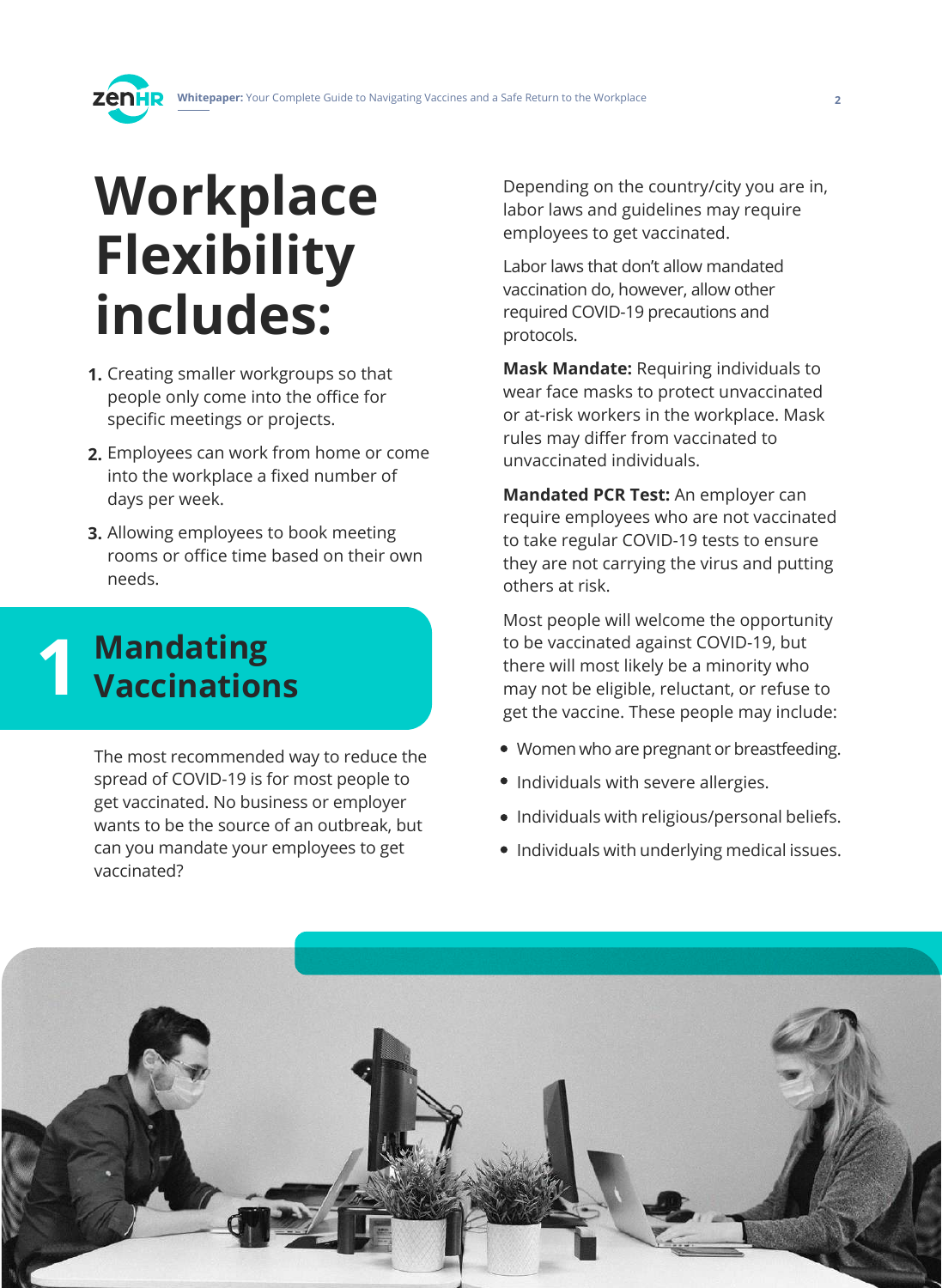

Encouraging employees to get vaccinated is the best way to provide safe and healthy work conditions - There are various ways to communicate that to your employees.

- Run an awareness campaign to help present a persuasive case for vaccination.
- Connect or recommend reliable centers for your staff to receive the vaccine.
- Offer incentives to employees that get vaccinated.
- Counteract misinformation by consistently offering factual data.

### **Implementing Health and Safety Policies Social Distancing in Common Spaces**<br> **1989 Health and Safety**<br> **1989 Dolicies 2008 Morking areas**

Returning to the office is a massive step forward towards economic recovery and returning to your business as usual. Companies and organizations must carefully plan out a set of measures for the office before bringing in their employees.

Depending on the labor laws of your country, you may or may not be able to bring your employees into the workplace at once at full capacity. As the pandemic is still ongoing, it is necessary to prioritize your employees' health and overall well-being.

Though health and safety mandates/ rules differ from country to country, every business should apply new policies and protocols.

# **Things to consider including:**

#### **Equipment to be Provided**

- Masks, face visors, and disposable gloves to be distributed to all employees.
- Hand sanitizer stations.
- Temperature checks at the entrance.
- Touchless attendance machines such as ZenHR's Geolocation attendance and time tracking feature.

- Empty spaces between desks and working areas.
- Plexiglass walls or other barriers between desks/ working areas.
- Closing onsite cafeterias and other shared spaces.
- Elevator occupancy policies.
- Directional floor markings.
- Adopt online communications even for those in the office.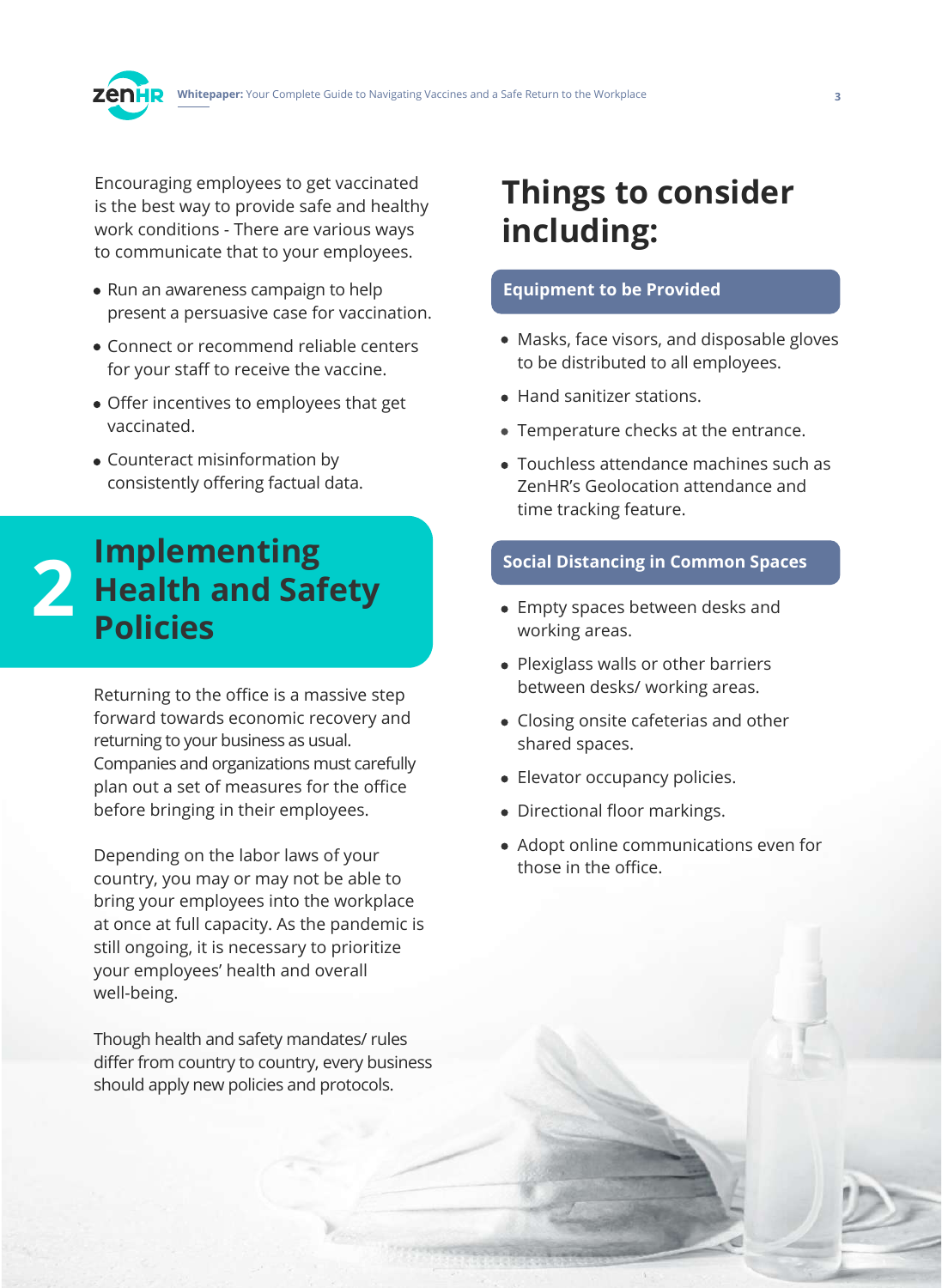#### **Schedules and Restrictions**

- Rotating employees/ work shifts to lower occupancy at the workplace.
- Regulating the number of visitors and customers at a time.
- A strict policy for employees who are sick or have symptoms.

#### **Cleaning Procedures**

- Regular cleaning and sanitization of the workplace.
- Clean desk/ working area policy.

# **B** Navigating Post<br> **B** Vaccinations **Vaccinations**

As more and more of your employees receive the COVID-19 vaccine, you're on the road to reducing any workplace risks. You won't be able to completely resume your normal workday activities until your entire workforce is fully vaccinated.

However, as more people get fully vaccinated, some restrictions can be lifted as precautions are still being taken:

- Fully vaccinated individuals may not be mandated to wear face masks.
- Fully vaccinated individuals don't have to social distance .

Even though employees are getting vaccinated, some employers still ask their workforce to continue wearing masks and social distance regardless. To limit the spread as much as possible, here are some more precautions you can take even after receiving vaccinations.

- Mandate all visitors/ customers to wear masks when entering.
- Encourage employees to take sick leaves if they feel under the weather.
- Limit the capacity of visitors/ customers at a time.
- Turn people away if they don't comply with your procedures.